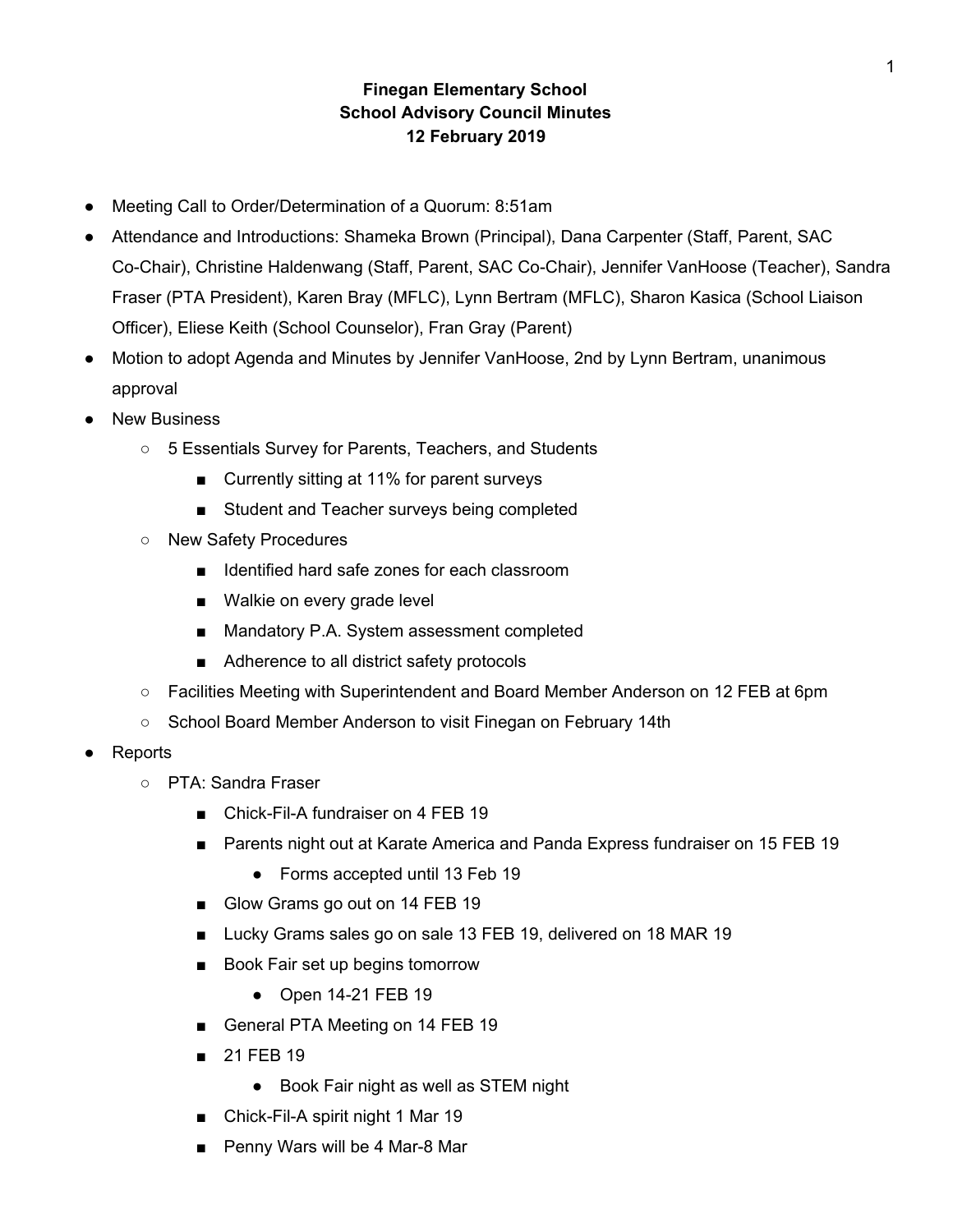- Food Drive/Pantry by PTA, headed by Jennifer Jones and working with Mrs. Thomas
	- Meeting with BEAM to discuss logistics
- Community
	- School Counselor: Eliese Keith
		- Beaches Resource Center
			- Reviewing Grants for neighborhoods
				- Focus on non-academic programs that reduce barriers to success
			- Waitlist for therapists to see children
			- Group therapy sessions
	- School Liaison US NAVY: Sharon Kasica
		- American Red Cross resiliency program (flyer) to include:
			- Mental health, children and adult reconnection workshops, mind/body workshops, coping with deployment
	- MFLC: Lynn Bertram/Karen Bray
		- Fear and anxiety groups are going really well
		- April is the month of the military child
			- Weekly activities similar to Red Ribbon week
			- Culminate with teacher performance for students
			- Wear purple every Friday
				- Shirts for all students and staff
			- Keep the activities student focused and inclusive
	- School: Shameka Brown
		- After school tutoring begins today
			- 23 students in grades 3-5 for reading and math
			- Guidelines sent out for tutoring expectations
			- Identify and focus on standards that each student has not mastered
		- Art of Family Program
			- Don Morgan Art of Family Program coming to Finegan 6 Mar 19 from
				- 5-7pm
					- Focus on communication and conflict resolution for families through art
- Next Meeting: 19 March 2019 at 8:45 am
- Adjournment: 9:52am

Submitted By: Dana Carpenter